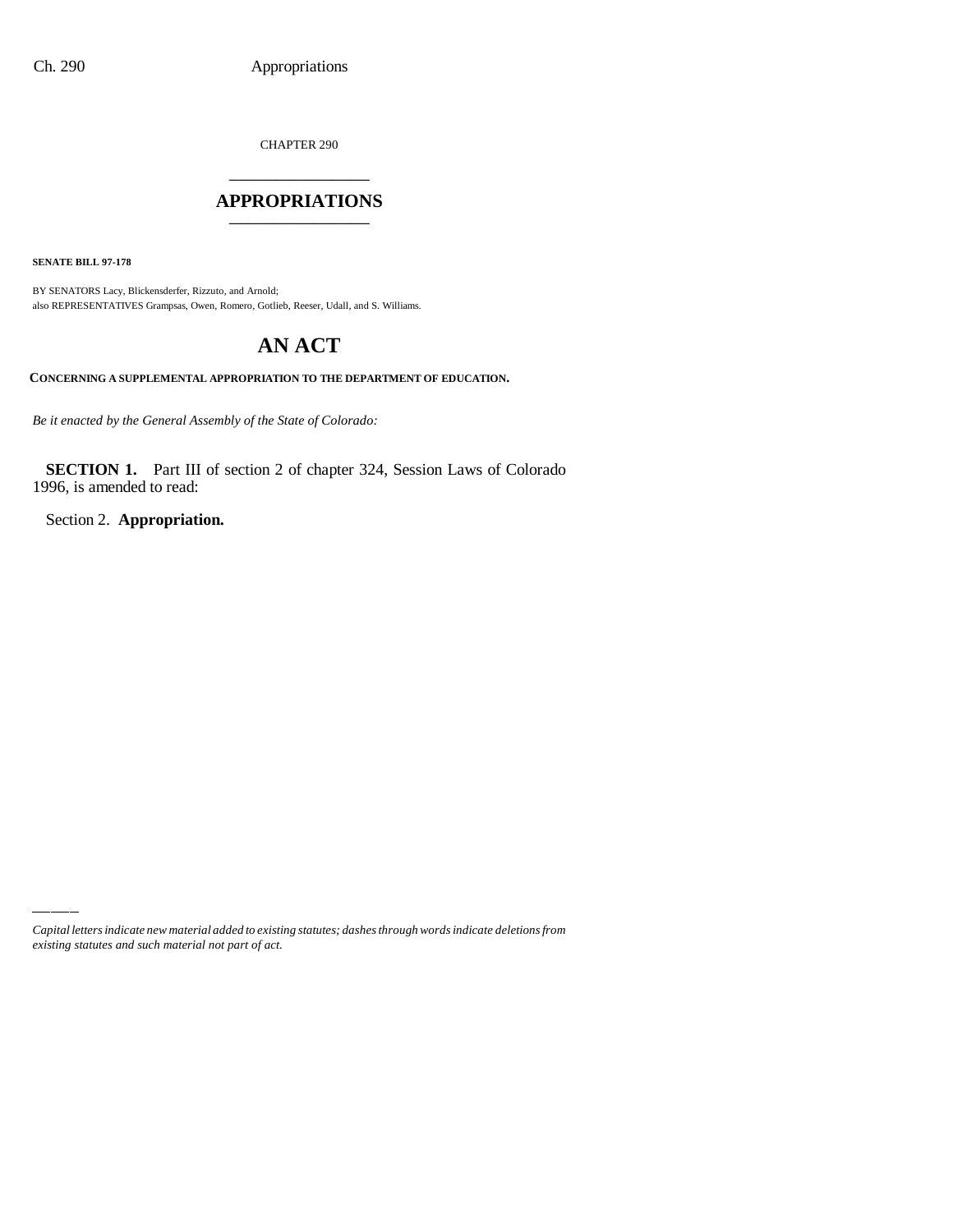|                                                                       | <b>CHAPTER 290</b>                                                                                              |                               |                              |                             |                                                        |                                |
|-----------------------------------------------------------------------|-----------------------------------------------------------------------------------------------------------------|-------------------------------|------------------------------|-----------------------------|--------------------------------------------------------|--------------------------------|
|                                                                       |                                                                                                                 |                               |                              | <b>APPROPRIATION FROM</b>   |                                                        |                                |
|                                                                       |                                                                                                                 |                               | <b>GENERAL</b>               |                             | <b>CASH</b>                                            |                                |
|                                                                       | <b>APPROPRIATIONS</b><br><b>SUBTOTAL</b><br><b>TOTAL</b>                                                        | <b>GENERAL</b><br><b>FUND</b> | <b>FUND</b><br><b>EXEMPT</b> | <b>CASH</b><br><b>FUNDS</b> | <b>FUNDS</b><br><b>EXEMPT</b>                          | <b>FEDERAL</b><br><b>FUNDS</b> |
| \$                                                                    | \$                                                                                                              | \$                            | \$                           | \$                          | \$                                                     | \$                             |
| <b>SENATE BILL 97-178</b>                                             |                                                                                                                 |                               |                              |                             |                                                        |                                |
| BY SENATORS Lacy, Blickensderfer, Rizzuto, and Arnold;                | also REPRESENTATIVES Grampsas, Owen, Romero, Gotlieb, Reeser, Udall, and S. WERARTMENT OF EDUCATION             | <b>PART III</b>               |                              |                             |                                                        |                                |
|                                                                       |                                                                                                                 |                               |                              |                             |                                                        |                                |
|                                                                       | (1) SCHOOL DISTRICT AND LIBRARY ASSISTANCE <sup>17, 18</sup>                                                    |                               |                              |                             |                                                        |                                |
| Administration                                                        | 6,928.350                                                                                                       | 5.953.162                     |                              | 94.711 <sup>a</sup>         | $880.477$ $(T)^t$                                      |                                |
|                                                                       | <b>ONCERNING A SUPPLEMENTAL APPROPRIATION TO THE DEPARTMENT OF EDUCATION.</b> SICK AND ANNUAL PAYOUTS $102,976$ |                               |                              |                             | $805,477(T)$ <sup>b</sup><br>$102,976(T)$ <sup>f</sup> |                                |
| Salary Survey, Anniversary                                            |                                                                                                                 |                               |                              |                             |                                                        |                                |
| Be it knowertsed, hand/ahftleneral Assembly of the State of Colorado: |                                                                                                                 |                               |                              |                             |                                                        |                                |
| Differential                                                          | 205,771                                                                                                         | 192,745                       |                              | $13.026^{\circ}$            |                                                        |                                |
| Office of Professional                                                |                                                                                                                 |                               |                              |                             |                                                        |                                |
|                                                                       | <b>SEGRION 1.</b> Part III of sections 2 of chapter 324, Session Laws of Colorado                               |                               |                              | 1,481,876 <sup>c</sup>      |                                                        |                                |
| 1996 els annendadoto read:                                            |                                                                                                                 |                               |                              |                             |                                                        |                                |
| Program                                                               | 102,999                                                                                                         | 102,999                       |                              |                             |                                                        |                                |
| Section Materippropriation.                                           | 63,899                                                                                                          | 63,899                        |                              |                             |                                                        |                                |
| Library for the Blind and                                             |                                                                                                                 |                               |                              |                             |                                                        |                                |
| the Physically Handicapped,                                           |                                                                                                                 |                               |                              |                             |                                                        |                                |
| Maintenance and Utilities                                             | 45,000                                                                                                          | 45,000                        |                              |                             |                                                        |                                |
| Capitol Complex Leased                                                |                                                                                                                 |                               |                              |                             |                                                        |                                |
| Space                                                                 | 339,062                                                                                                         | 149,188                       |                              | 23,734c                     |                                                        | 166,140                        |
| <b>Automated Data Exchange</b>                                        | 648,333                                                                                                         |                               |                              |                             | $648,333(T)^d$                                         |                                |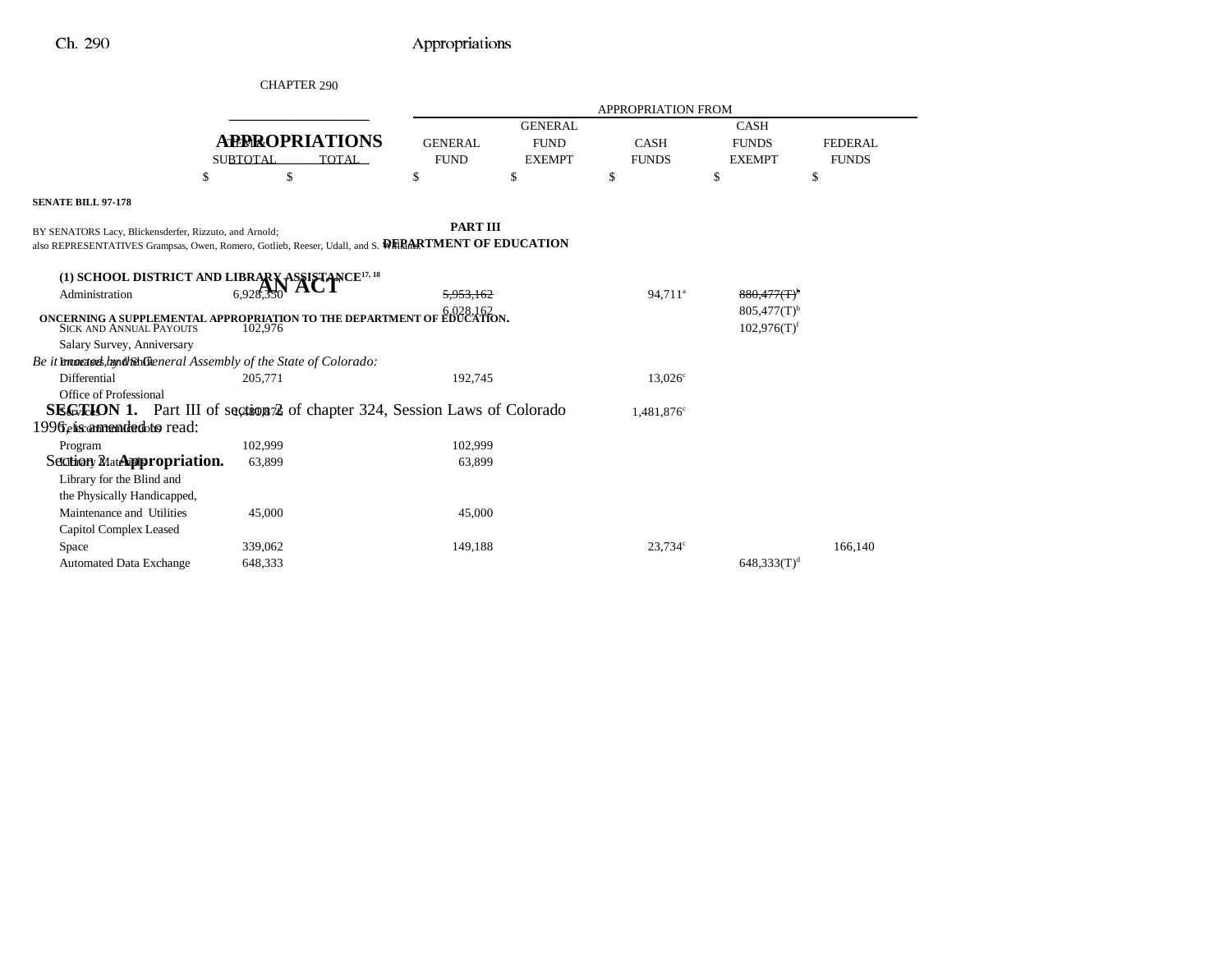| Access Colorado Library    |         |            |         |                  |
|----------------------------|---------|------------|---------|------------------|
| <b>Information Network</b> | 257,950 |            | 237,950 | $20,000^{\circ}$ |
|                            |         | 10,073,240 |         |                  |
|                            |         | 10.176.216 |         |                  |

<sup>a</sup> Of this amount, \$50,231 shall be from the Educator Licensure Cash Fund pursuant to Section 22-60.5-112, C.R.S., \$35,480 shall be from the Public School Income Fund

pursuant to Section 22-2-112(1)(I), C.R.S., and \$9,000 shall be from General Education Development Program fees.

<sup>b</sup> Of this amount, \$617,615 \$542,615 shall be from indirect cost recoveries, \$133,647 shall be from Public School Transportation, \$66,326 shall be from Total Program,

and \$62,889 shall be from the Division of Wildlife.

<sup>c</sup> These amounts shall be from the Educator Licensure Cash Fund pursuant to Section 22-60.5-112, C.R.S.

d This amount shall be from Total Program.

e This amount shall be from grants and donations.

f THIS AMOUNT SHALL BE FROM INDIRECT COST RECOVERIES.

#### **(2) DISTRIBUTIONS**

| <b>Regional Systems</b>    | 1,850,654 | 1,850,654 |                |
|----------------------------|-----------|-----------|----------------|
| Colorado Reference Center  | 1,251,785 | 1,251,785 |                |
| Interlibrary Loan          | 162,006   | 162,006   |                |
| <b>County Equalization</b> | 134,114   | 134,114   |                |
| <b>Emeritus Retirement</b> | 318,866   | 318,866   |                |
|                            | 263,809   | 263,809   |                |
| Boards of Cooperative      |           |           |                |
| <b>Services</b>            | 170,000   | 170,000   |                |
| Special Contingency        |           |           |                |
| Reserve <sup>19</sup>      | 2.200,000 | 2.200.000 |                |
| Public Schools of Choice   | 500,000   | 200,000   | $300,000(T)^3$ |
| Comprehensive Health       |           |           |                |
| Education <sup>20</sup>    | 600,000   | 300,000   | $300,000(T)^3$ |
|                            |           | 7,187,425 |                |
|                            |           | 7,132,368 |                |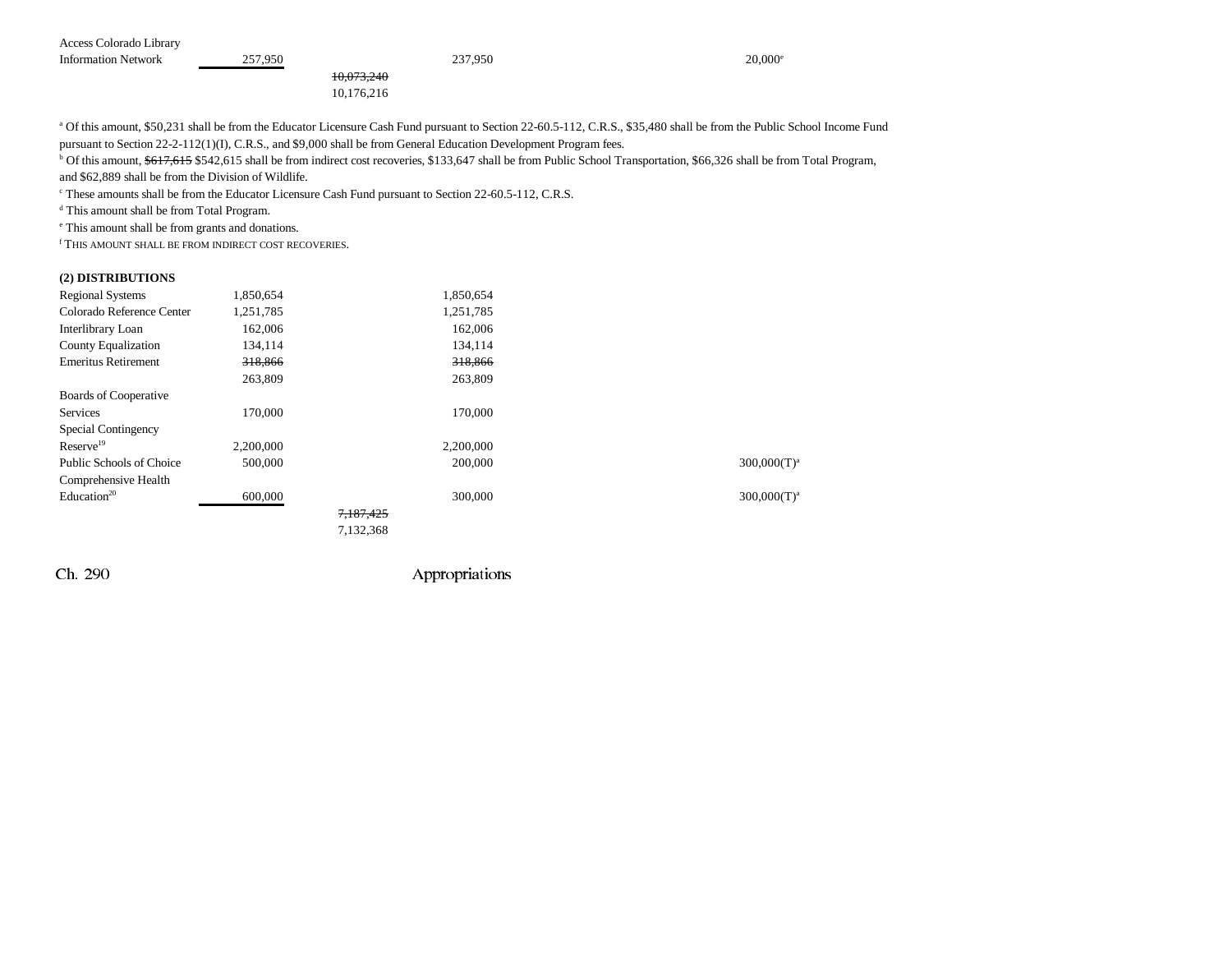|                 |              |                | APPROPRIATION FROM |              |               |              |  |  |  |
|-----------------|--------------|----------------|--------------------|--------------|---------------|--------------|--|--|--|
|                 |              |                | GENERAL            |              | CASH          |              |  |  |  |
| ITEM &          |              | <b>GENERAL</b> | <b>FUND</b>        | <b>CASH</b>  | <b>FUNDS</b>  | FEDERAL      |  |  |  |
| <b>SUBTOTAL</b> | <b>TOTAL</b> | <b>FUND</b>    | <b>EXEMPT</b>      | <b>FUNDS</b> | <b>EXEMPT</b> | <b>FUNDS</b> |  |  |  |
|                 |              |                |                    |              |               |              |  |  |  |
|                 |              |                |                    |              |               |              |  |  |  |

<sup>a</sup> These amounts shall be from funds originally appropriated to Public School Finance, Total Program.

### **(3) PUBLIC SCHOOL FINANCE**

| Total Program <sup>21, 22, 23, 24</sup> | 1,642,666,609 |               | 1,592,150,459 | 15,281,800*            | $35,234,350$ <sup>b</sup>    |            |
|-----------------------------------------|---------------|---------------|---------------|------------------------|------------------------------|------------|
|                                         | 1,644,070,885 |               | 1,593,554,735 | 8.378.100 <sup>a</sup> | $42,138,050^{\rm b}$         |            |
| Public School                           |               |               |               |                        |                              |            |
| Transportation                          | 36,187,227    |               | 35, 187, 227  |                        | $1,000,000$ (L) <sup>c</sup> |            |
|                                         | 36,975,870    |               |               |                        | $1,788,643(L)$ <sup>c</sup>  |            |
| English Language                        |               |               |               |                        |                              |            |
| Proficiency <sup>25</sup>               | 3,155,295     |               | 2,601,598     |                        | $244.430(T)^d$               | 309,267    |
| Special Education -                     |               |               |               |                        |                              |            |
| <b>Children with Disabilities</b>       | 102.498.424   |               | 64,673,288    |                        | $311,800(T)$ <sup>e</sup>    | 37,513,336 |
| Special Education - Gifted              |               |               |               |                        |                              |            |
| and Talented Children <sup>26</sup>     | 4,000,000     |               | 4,000,000     |                        |                              |            |
|                                         |               | 1,788,507,555 |               |                        |                              |            |
|                                         |               | 1.790.700.474 |               |                        |                              |            |

<sup>a</sup> This amount shall be from school lands moneys. RENTAL INCOME EARNED ON STATE TRUST LANDS.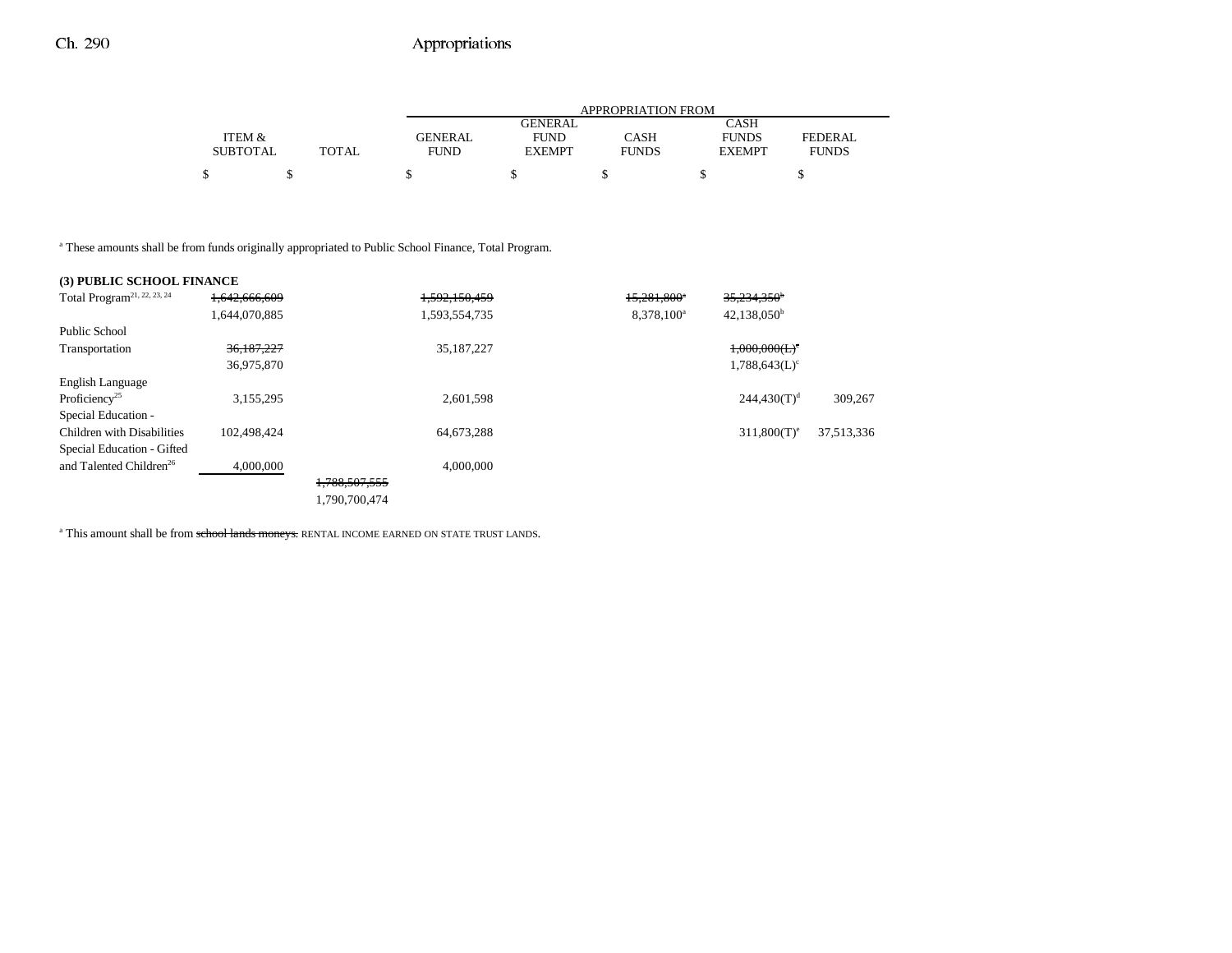<sup>b</sup> Of this amount, \$9,934,350 \$15,233,790 shall be from school lands moneys derived from property sales, INTEREST EARNED ON MONEYS IN THE PUBLIC SCHOOL FUND, \$18,800,000 \$19,730,000 shall be from federal mineral leasing revenues, and \$6,500,000 \$7,174,260 shall be from reserves in school lands and federal mineral lease revenues.

c This amount represents an estimate of categorical program support funds to be replaced with local property tax revenue pursuant to Section 22-54-107, C.R.S.

d This amount shall be from federal funds appropriated in the Department of Human Services.

e Of this amount, \$261,800 shall be from federal funds appropriated in the Office of the Governor, and \$50,000 shall be from federal funds appropriated in the Department of Human Services.

#### **(4) APPROPRIATED SPONSORED PROGRAMS**

Sponsored Programs<sup>27</sup> 131,735,881 133,308,569 131,735,881 133,308,569 131,735,881

<sup>a</sup> This amount shall be from fees and charges for workshops, conferences, training programs, and seminars.

<sup>b</sup> Of this amount, \$297,000(T) shall be from the Department of Human Services, \$111,375(T) shall be from the Office of the Governor, \$43,787(T) shall be from the Department of Public Safety, Division of Criminal Justice, and \$316,062 shall be from various grants and donations.

#### **(5) SCHOOL FOR THE DEAF AND THE BLIND**

| $(A)$ School Operations <sup>28</sup> |             |           |                |
|---------------------------------------|-------------|-----------|----------------|
| <b>Personal Services</b>              | 6,154,495   |           |                |
|                                       | (147.2 FTE) |           |                |
| Exempt Staff -                        |             |           |                |
| Salary Survey and                     |             |           |                |
| Anniversary Increases                 | 121,684     |           |                |
| <b>Operating Expenses</b>             | 313,769     |           |                |
| <b>Utilities</b>                      | 225,265     |           |                |
|                                       | 6,815,213   | 5,847,642 | $967,571(T)^a$ |
|                                       |             |           |                |

a Of this amount, \$883,642 shall be from Total Program, and \$84,109 shall be from federal Child Nutrition Act funds appropriated in Sponsored Programs.

#### **(B) Special Purpose** Fees and Conferences 67,500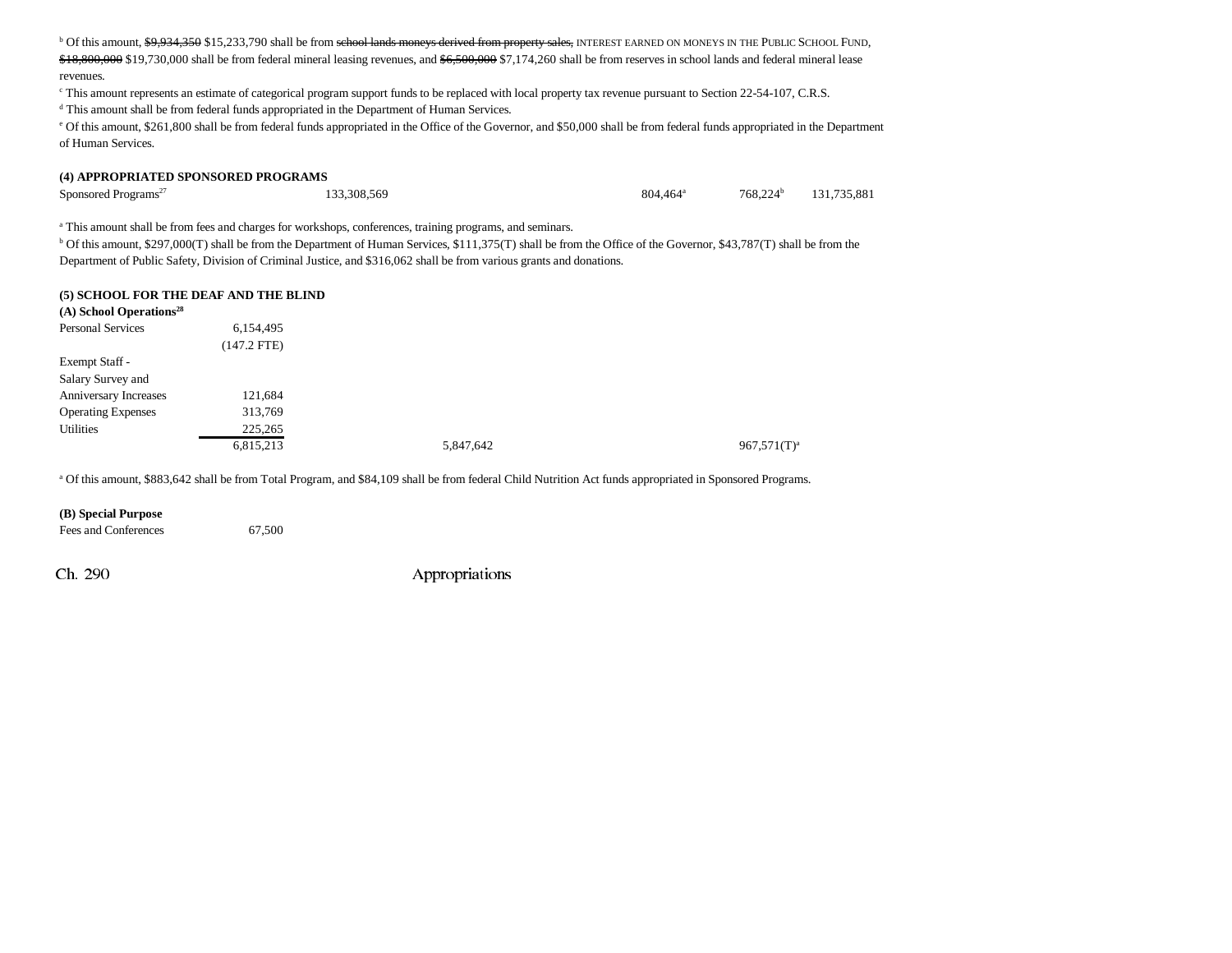|                                                                                                                                                                                                                                                            |                                             |              | <b>APPROPRIATION FROM</b>     |                                                |                             |                                              |                                |  |
|------------------------------------------------------------------------------------------------------------------------------------------------------------------------------------------------------------------------------------------------------------|---------------------------------------------|--------------|-------------------------------|------------------------------------------------|-----------------------------|----------------------------------------------|--------------------------------|--|
|                                                                                                                                                                                                                                                            | ITEM &<br><b>SUBTOTAL</b>                   | <b>TOTAL</b> | <b>GENERAL</b><br><b>FUND</b> | <b>GENERAL</b><br><b>FUND</b><br><b>EXEMPT</b> | <b>CASH</b><br><b>FUNDS</b> | <b>CASH</b><br><b>FUNDS</b><br><b>EXEMPT</b> | <b>FEDERAL</b><br><b>FUNDS</b> |  |
|                                                                                                                                                                                                                                                            | \$                                          | \$           | \$                            | \$                                             | \$                          | \$                                           | \$                             |  |
| Summer Olympics Housing<br>Grants                                                                                                                                                                                                                          | 10,000<br>470,806<br>$(6.3$ FTE)<br>548,306 |              |                               |                                                | $77,500^{\circ}$            | $470,806(T)$ <sup>b</sup>                    |                                |  |
| <sup>a</sup> Of this amount, \$67,500 shall be from fees and charges for workshops and conferences, and \$10,000 shall be from housing reimbursements.<br><sup>b</sup> This amount shall be from various federal funds in Appropriated Sponsored Programs. |                                             |              |                               |                                                |                             |                                              |                                |  |

| <b>TOTALS PART III</b> |                 |                            |                         |                           |               |
|------------------------|-----------------|----------------------------|-------------------------|---------------------------|---------------|
| $(EDUCATION)^{2,3}$    | \$1,946,440,308 | <del>\$1,717,792,582</del> | <del>\$17,777,111</del> | <del>\$41,145.991</del> * | \$169,724,624 |
|                        | \$1,948,681,146 | \$1,719,216,801            | \$10,873,411            | $$48.866.310^a$           |               |

<sup>a</sup> Of this amount,  $\frac{64,575,579}{64,603,555}$  contains a (T) notation, and  $\frac{41,000,000}{64,000}$  \$1,788,643 contains an (L) notation.

7,363,519

**FOOTNOTES** -- The following statements are referenced to the numbered footnotes throughout section 2.

2 (Governor lined through this provision. See L. 96, p. 2243.)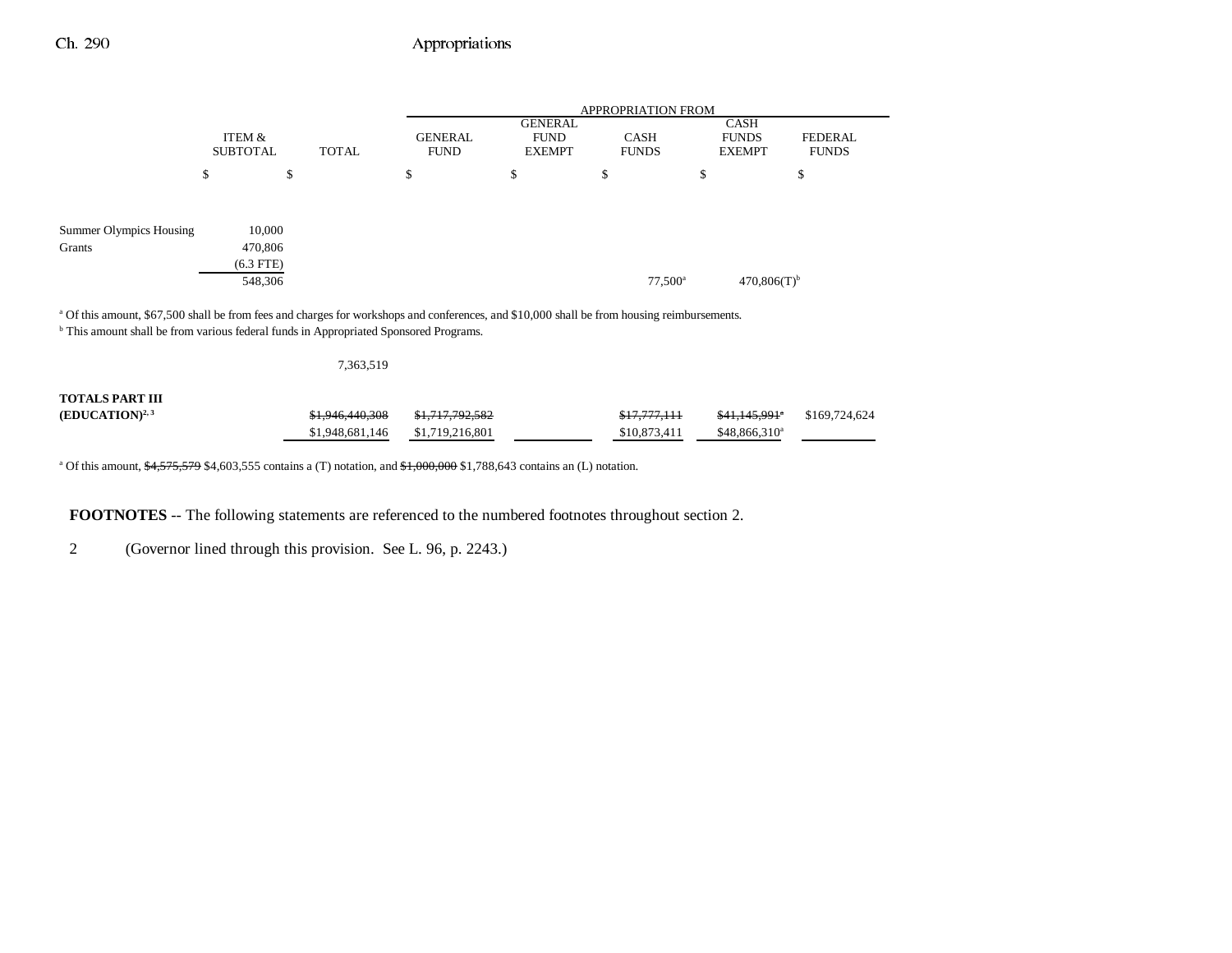- 3 All Departments, Totals -- The General Assembly requests that copies of all reports requested in other footnotes contained in this act be delivered to the Joint Budget Committee and the majority and minority leadership in each house of the General Assembly.
- 17 Department of Education, School District and Library Assistance -- The Department is requested to submit its FY 1997-98 budget request to the Office of State Planning and Budgeting for review in accordance with Sections 24-37-301 and 24-1-110, C.R.S. It is expected that the Department's budget request receive the same scrutiny as other budget requests by the Office of State Planning and Budgeting and that the Department's request for General Fund moneys, as approved by the Governor, be included in the total General Fund request for all departments for FY 1997-98.
- 18 Department of Education, School District and Library Assistance -- It is the intent of the General Assembly that the Department submit a zero- based budget request for FY 1997-98. The Department is requested to submit an outline of its zero-based budget request by July 1, 1996, a draft of its zero-based budget request by September 1, 1996, and a final zero-based budget request by November 1, 1996.
- 19 Department of Education, Distributions, Special Contingency Reserve -- It is the intent of the General Assembly that the State Board of Education utilize the assistance of the Division of Property Taxation in the Department of Local Affairs in making a determination of school district requests for payment from the contingency reserve fund prior to approving payments from the fund.
- 20 Department of Education, Distributions, Comprehensive Health Education -- It is the intent of the General Assembly that all funds appropriated from the comprehensive health education fund adhere to the provisions of Section 22-25-104 (6), C.R.S., and all relevant rules and regulations promulgated by the State Board of Education.
- 21 Department of Education, Public School Finance, Total Program -- The minimum state aid for FY 1996-97 is established at \$68.73 per student.
- 22 Department of Education, Public School Finance, Total Program -- The Department is requested to report to the Joint Budget Committee by January 1, 1997, on the extent of implementation of preschool programs and, as part of such report, is requested to report on the extent of private sector participation by type of preschool program pursuant to Section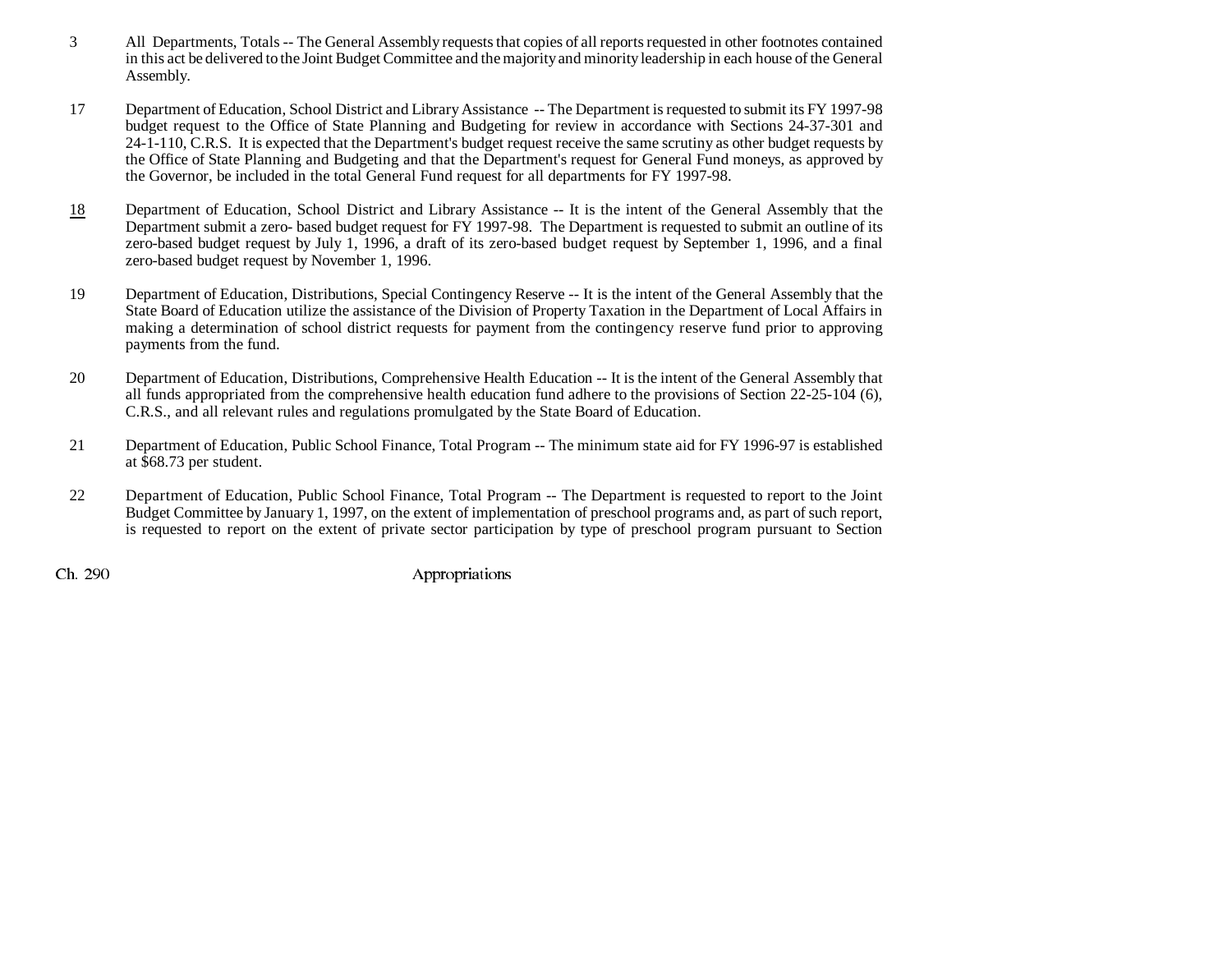|                 |              |                | APPROPRIATION FROM |              |               |                |  |  |  |
|-----------------|--------------|----------------|--------------------|--------------|---------------|----------------|--|--|--|
|                 |              |                | <b>GENERAL</b>     |              | CASH          |                |  |  |  |
| ITEM &          |              | <b>GENERAL</b> | <b>FUND</b>        | CASH         | <b>FUNDS</b>  | <b>FEDERAL</b> |  |  |  |
| <b>SUBTOTAL</b> | <b>TOTAL</b> | FUND           | <b>EXEMPT</b>      | <b>FUNDS</b> | <b>EXEMPT</b> | <b>FUNDS</b>   |  |  |  |
| ¢               |              |                |                    |              |               |                |  |  |  |

### 22-28-109, C.R.S.

- 23 Department of Education, Public School Finance, Total Program -- It is the intent of the General Assembly that no less than 95 percent of the moneys available to or through the Colorado preschool program shall be used for the provision of preschool services directly to children enrolled under the Colorado preschool program, nor shall any moneys made available to or through the Colorado preschool program be committed, used, or diverted to any other program or use.
- 24(Governor lined through this provision. See L. 96, p. 2245.)
- 25 Department of Education, Public School Finance, English Language Proficiency -- Pursuant to Section 22-24-106 (1) (c), C.R.S., the Department is requested to submit a report to the Joint Budget Committee by November 1, 1996, on the effectiveness of the English Language Proficiency program, including the effectiveness of the program in each participating district. The report should include, but not be limited to, English Language Proficiency test results and achievement test results of students certified by the districts, identification and assessment techniques and problems, recommendations for improving the effectiveness of the program, and such other data as the Department deems to be significant in evaluating the effectiveness of the program.
- 26 Department of Education, Public School Finance, Special Education - Gifted and Talented Children -- The Department is requested to submit a report to the Joint Budget Committee and the House and Senate Education Committees by November 1, 1996, on the use of moneys appropriated for gifted and talented programs. The report should include, but not be limited to, the amount and use of moneys distributed for each of the purposes outlined in Section 22-20-104.5, C.R.S., the number